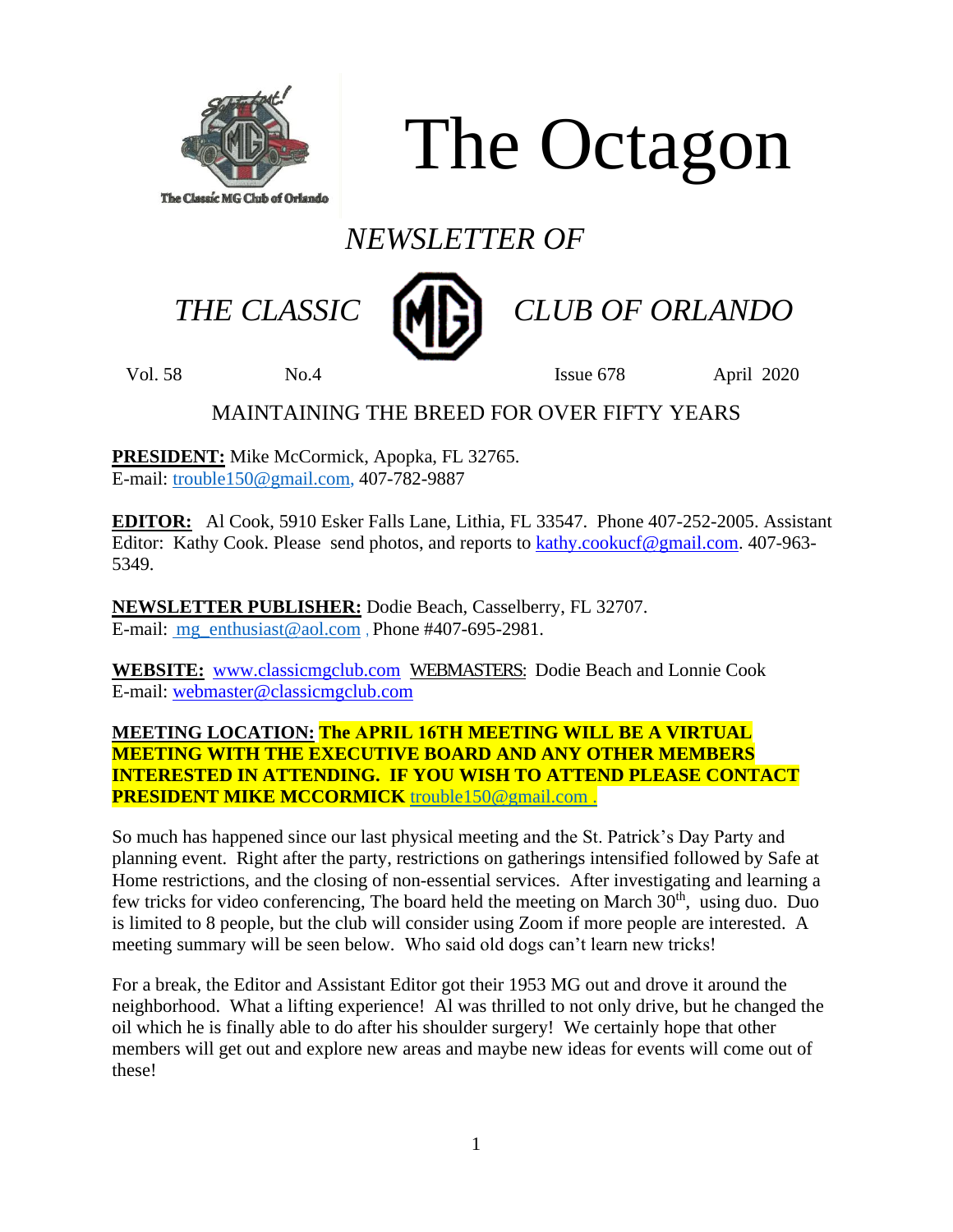Dodie and Lonnie have been working on our website. While you are browsing website, look at other information on the site - it's your one-stop location for past - current - future information about the club. <https://www.classicmgclub.com/>

We would like for people to submit articles about the history and restoration of their MGs. Also, we could use some volunteers to write tech sessions for the newsletter and the website. PLEASE VOLUNTEER and send them to the Assistant Editor. Other original items can also be included.

#### **REPORT ON THE MARCH DRIVING EVENT AND PLANNING MEETING:**



On March 14, 2020, we had March Driving event and The Annual St. Patrick's Day party and planning session at the Cook's home in Lithia, FL 33547. This was the first party since their move and over 25 people attended. Of course, we had the traditional corned beef and cabbage as well as numerous delicious sides and dessert. Kathy topped off the event with her Irish Coffee which was enjoyed by many people. We conducted our annual planning meeting and planned many events with Action Officers to organize those events. Pat Moore won the drawing and has some new hot beverage glasses. The summary is below, subject to changes of course.

#### **OTHER EVENTS:**



to the Covid-19 Virus, Winter Springs., [www.allbritishcarclub.com.](http://www.allbritishcarclub.com/)

They sent out an announcement which said,

"It is with a heavy heart that we announce that Orlando All British Car Show 2020 will be postponed due to the Covid-19 outbreak. Our team has been working diligently for more than 10 months on the event and we were looking forward to bringing you the biggest and best event to date."

#### **Other:**

Lonnie sent out a message to watch a John Twist Seminar! Al Cook saw it! It is great!

#### **GOF 2020:**



#### **DUE TO COVID-19, THIS EVENT IS CANCELED. MAKE SURE TO CANCEL HOTEL RESERVATIONS**

We were all looking forward to the 54th annual "Southern Gathering of the Faithful" Friday April 17 through Sunday April 19, 2020 at The Mission Inn, Howey-in-the-Hills, Florida.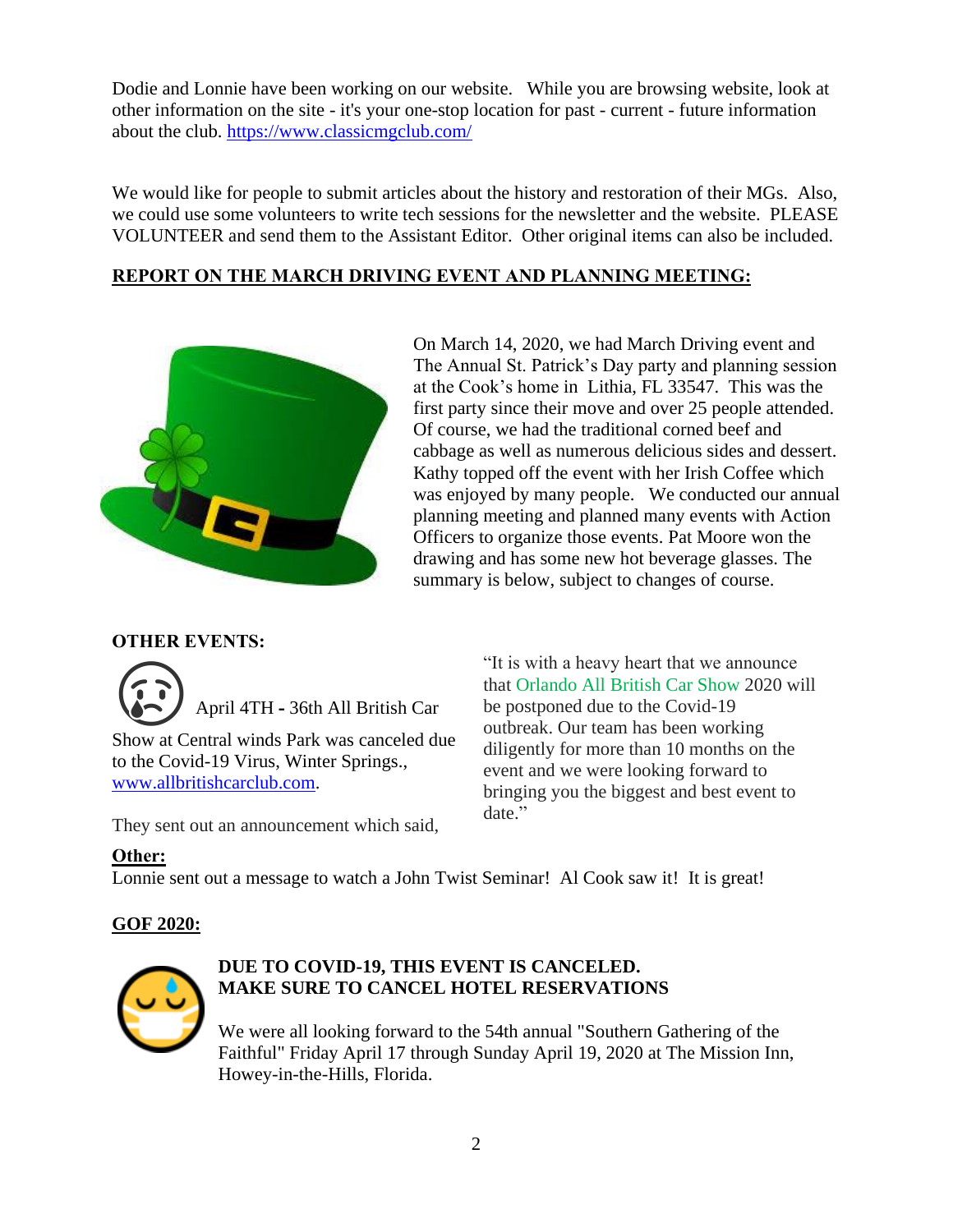There was a lot of work put into this event and we hope to recycle many aspects of this planned event. This would have been the heart and soul of our MG friends Florida event. The GOF-South website is [https://www.gofsouth.org](https://www.gofsouth.org/) . Refunds are currently being made.

#### **SUMMARY OF MARCH MEETING:**

March 30, 2020 Duo Video Conference Attending: Officers and Directors of MG Club Mike McCormick, Patrick Raley, Jim McSweeney (Dodie Beach), Al Cook (Kathy Cook), Paul Plasschaert, Lonnie Cook, Pete Rogers

**Treasuer's Report:** Paul is writing refund checks and returning PayPal payments. Checks are ready to mail; PayPal returns are time consuming but will be done shortly. Paul estimates that after paying some small expenditures, the club balance will end up being just short of what it was before GOF planning started.

#### **Old Business**

The Second Harvest Food Bank is now our official club charity. Thanks to Jack and Brian Collins for obtaining our official charity status from Mindy Ortiz, Director of Volunteer Services at the foodbank.

#### **GOF South Cancellation Update -**

Carol McCormick and Glen Moore contacted all donors and sponsors to our 54th GOF. Informed of our cancellation, all companies or individuals who donated materials or certificates graciously requested that we keep the goods until our 2022 show. Money from major sponsors is being returned.

Pete Rogers spoke with officials at the Mission Inn and feels certain we will have no problem receiving a refund on our deposit.

Lonnie volunteered to call magazine/websites informing them of the cancellation of our  $54<sup>th</sup>$ GOF. Al volunteered to write a letter to the NMGTR detailing our cancellation. The Jacksonsville MG Club will host the 55<sup>th</sup> GOF in Gainesville in 2021. Their president asked Lonnie if 2021 should be the  $54<sup>th</sup>$  GOF; he told them that ours was the  $54<sup>th</sup>$  even though cancelled.

Jim had ordered lanyards that can be reused in 2022. Because our dash plaques have the date of the show on them, the group agreed that we should send a dash plaque out in the same envelope with each of approximately 40 check returns Paul is processing. MG club members will also receive a dash plaque at the first meeting or event held post Corona.

#### **New Business:** Discussion of plan going forward for MG Club

It was suggested that our Octagon newsletter could become a forum for posing technical questions to fellow club members, who could post a question by replying to Dodie Beach or Kathy Cook after Octagon is published. Lonnie stated that the video on our cameras gives us a great way to discuss technical questions with other members by including pictures, video and sound as he did recently.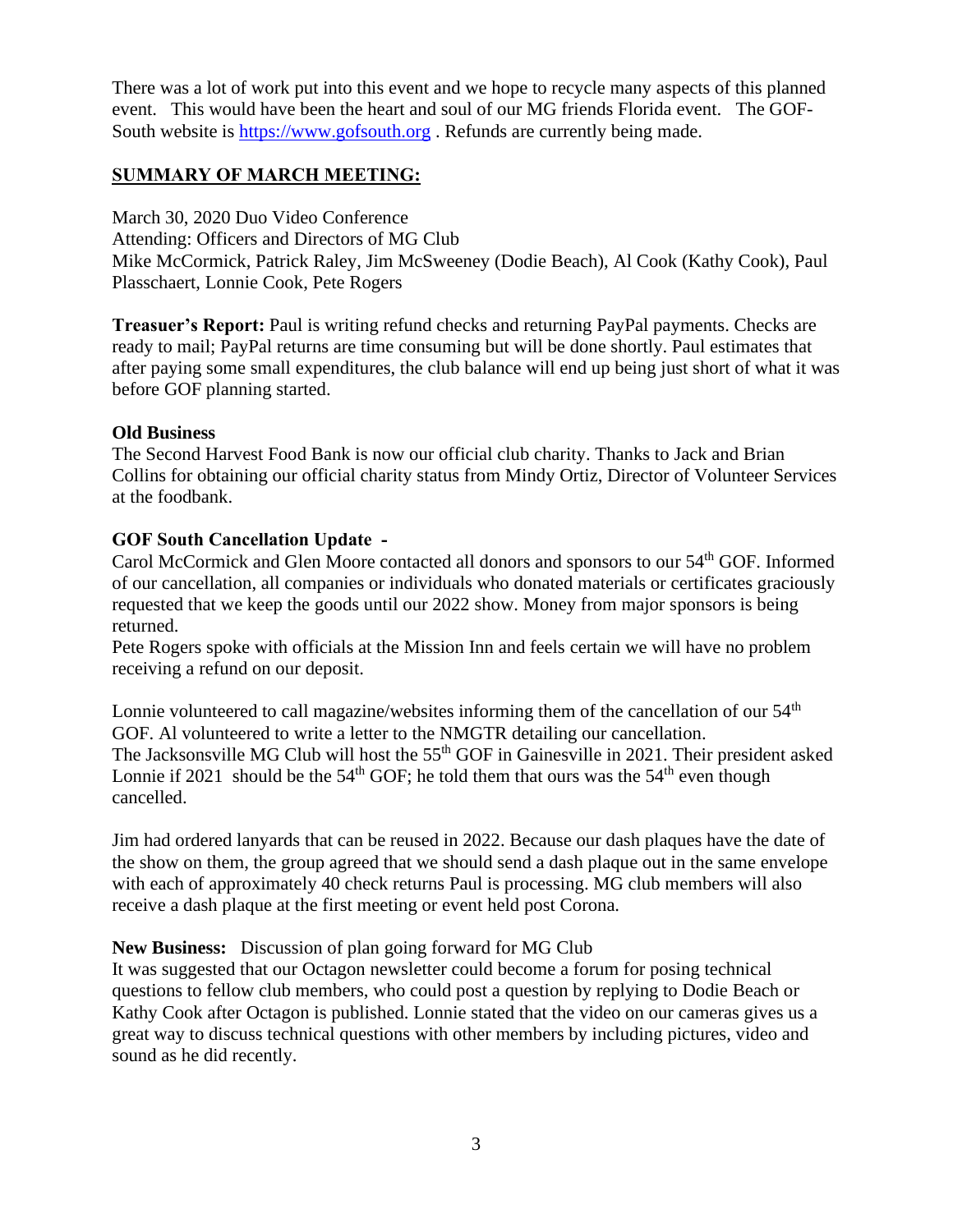We agreed that the Octagon could also ask if other members are interested in joining our video meetings. We would most likely have to move our meetings from Duo to Zoom to accommodate a larger crowd. Those interested could respond to Dodie, Kathy or Mike.

Patrick shared an interesting talk he recently heard detailing the 4 phases of a pandemic such as ours:

Phase 1 is happening right now.

Phase 2 would occur as the virus contagion has leveled out for 2 weeks. Younger people would come out of quarantine, but high risk folks would remain in self quarantine. This phase could quickly revert to Phase 1.

Phase 3—Everyone is out of quarantine

Phase 4—When we are completely out of danger, preparations for reoccurence of such and event in the future could begin

In the meantime there may be a desire to have road events for the MG Club even if we were still in Phase 2. We could drive our cars on Rallies or on some of our suggested events like the Lake Apopka Wildlife Drive when it reopens. If necessary, we would just not get out of our cars and interact. Others agreed, and it was suggested that we could move our scheduled events around to suit the circumstances in this difficult time.

Lonnie suggested we have a online video meeting with the entire membership on Zoom, with each of us having our own food (hamburgers?) and drink while we meet.

The group unanimously agreed to hold another video meeting on the third Thursday of each month via video until meetings in person can be held.

#### **MEMBER'S CORNER:**



## **Whatcha Workin' On?**

Follow "Social Distancing" guidelines by showing us your MG projects. We'll share your photos and questions in the newsletter. We will post member's answers, comments, and tips.

*Just hit the "Reply" button from the newsletter (or send it to Dodie Beach [mg\\_enthusiast@aol.com](mailto:mg_enthusiast@aol.com) ) and send your photos, questions, and comments.* 

#### 1. Jim Young (and sons) – 1979 MG Midget

We just finished fiberglassing the floor and laying down new carpet and added a new radio. We had to switch back to the seats that came with it. My old trunk lid had broken braces so my son came up with the idea of fixing it with fiberglass and it worked. Then I needed to cover the old holes for the rusted rack that was on there so I got 2 belts from a Dollar Store and the holes matched up perfectly. I think it came out great.

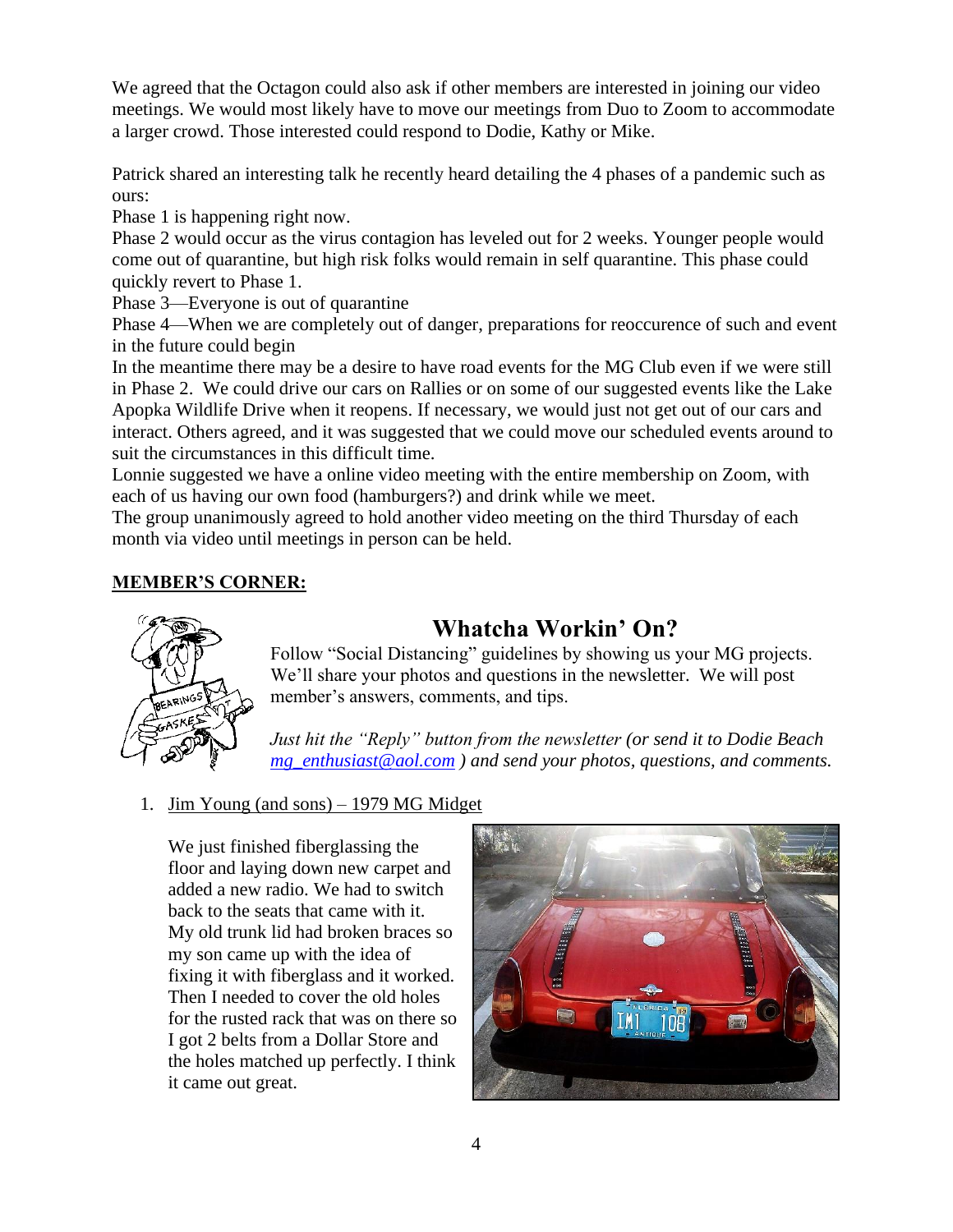2. Bryan Corkal, [bcorkal@gmail.com](mailto:bcorkal@gmail.com), took some pictures of his MGB and is sharing them with the club. He also fixed the driver's side window. It looks like he will have the time since he reported, "It needs the fluids changed and if I have some time I will get that done."

Some things about the car...it was restored around 1997. The car has around 18k miles on the rebuilt engine. I was rear-ended in about 2003 and the rear bumper is a little crooked and seam for the trunk is misaligned. The car has stone chips and the typical knocks. Every year I do a project or two. In the last couple of years I replaced the front bushings, the clutch master and slave cylinders and the water pump. The car has a slow leak and loses about a teaspoon of fluid every 6 months---it might be the transmission. He welcomes conversation about this car. Just call (321-272-3444).



#### **TECH QUESTIONS, ANSWERS, AND TIPS:**

*MGs are a puzzlement! Please use your experience to answer questions from fellow CMGC members. Just hit the "Reply" button to send answers, questions, or tips.*

#### **Sagging rear suspension – 1979 Midget**

From Jim Young: I have a question about the rear axle and suspension as mine seems to sag real bad in the rear. I am not sure if it is a leaf spring or shock issue. When I jack it up and put on jack stands the axle seems to hang down a lot.

#### **FUTURE CLUB EVENTS:**

We try to do a driving event on the weekend after the meeting (local drives during the summer). **This of course is subject to availability and changes. Events planned for the next year but of course subject to change! Driving events are generally the Saturday after the meeting but subject to change based upon other factors.**

April 2020 – 16th – Virtual meeting

May  $2020 - 21$ <sup>st</sup> Meeting

TBA Winter Park Scenic Boat Ride - Pat Moore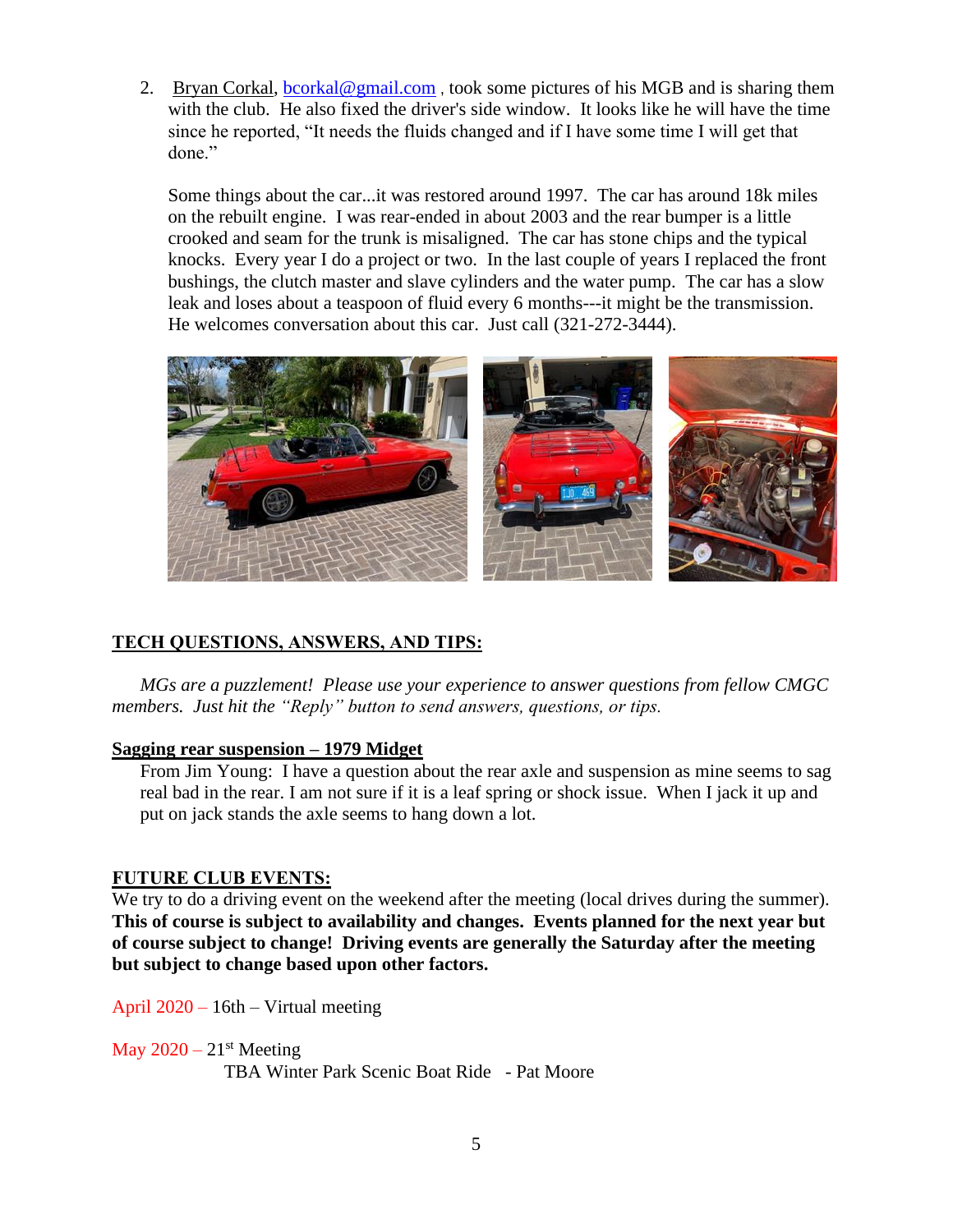- June  $2020 18^{th}$  Meeting TBA- Sanford Brewing - Tony Geraci and Mark Tidwell
- July  $2020 16^{th}$  Meeting TBA Willow Tree Restaurant - Paul Plasschaert
- August  $2020 20<sup>th</sup>$  Meeting 22d - Black Hammock Restaurant - Jim McSweeney
- September  $2020 17<sup>th</sup>$  Meeting 19<sup>th</sup> Proper Pie Company - Richard and Nancy Payne
- October  $2020 15<sup>th</sup>$  Meeting TBA - Tuck A Way Shores Overnighter - Kathy and Al Cook TBA - Optional Event - Lift Day at Pete Roger's house
- November 2020  $19<sup>th</sup>$  Meeting 22d - Flankey Picnic - Camille and Kerry Flankey TBA - Optional Event - Destination Duran's - Dan and Judy Duran
- December 2020 Christmas Party TBA  $17<sup>th</sup>$  Tour of Lights - TBA TBA - Optional Event - Tuba's at Winter Park - Marcia Geraci
- January  $2021 21$ <sup>st</sup> Meeting-23<sup>rd</sup> Lake Apopka Wildlife Audio Tour - Carol and Mike McCormick
- February  $2021 18$ <sup>th</sup> Meeting -Palatka Overnighter – TBA
- March  $2021 13<sup>th</sup>$  MG St Patrick's Day and Planning Party at the Cooks in Lithia  $18<sup>th</sup>$  Meeting
- April 2021 GOF South Gainesville Jacksonville MG Club

Other ideas for later use or substitutions; Ponce Inlet trip - Light House, North Turn or Down the Hatch Restaurants Frost Proof for Slaw Burgers - possibly combine with Avon Park trip Crabby Bills Restaurant in St. Cloud Any State Park Deleon Springs Pancake - too hot for summer months Space Coast Center Visit Cedar Key Overnighter Lake County Garage Shop Tour Blue Springs river cruise

#### PLEASE TAKE PICTURES AT THE EVENTS AND EMAIL THEM TO KATHY [KATHY.COOKUCF@GMAIL.COM](mailto:Kathy.cookucf@gmail.com) SO SHE CAN PUT THEM IN THE NEWSLETTER!!!!